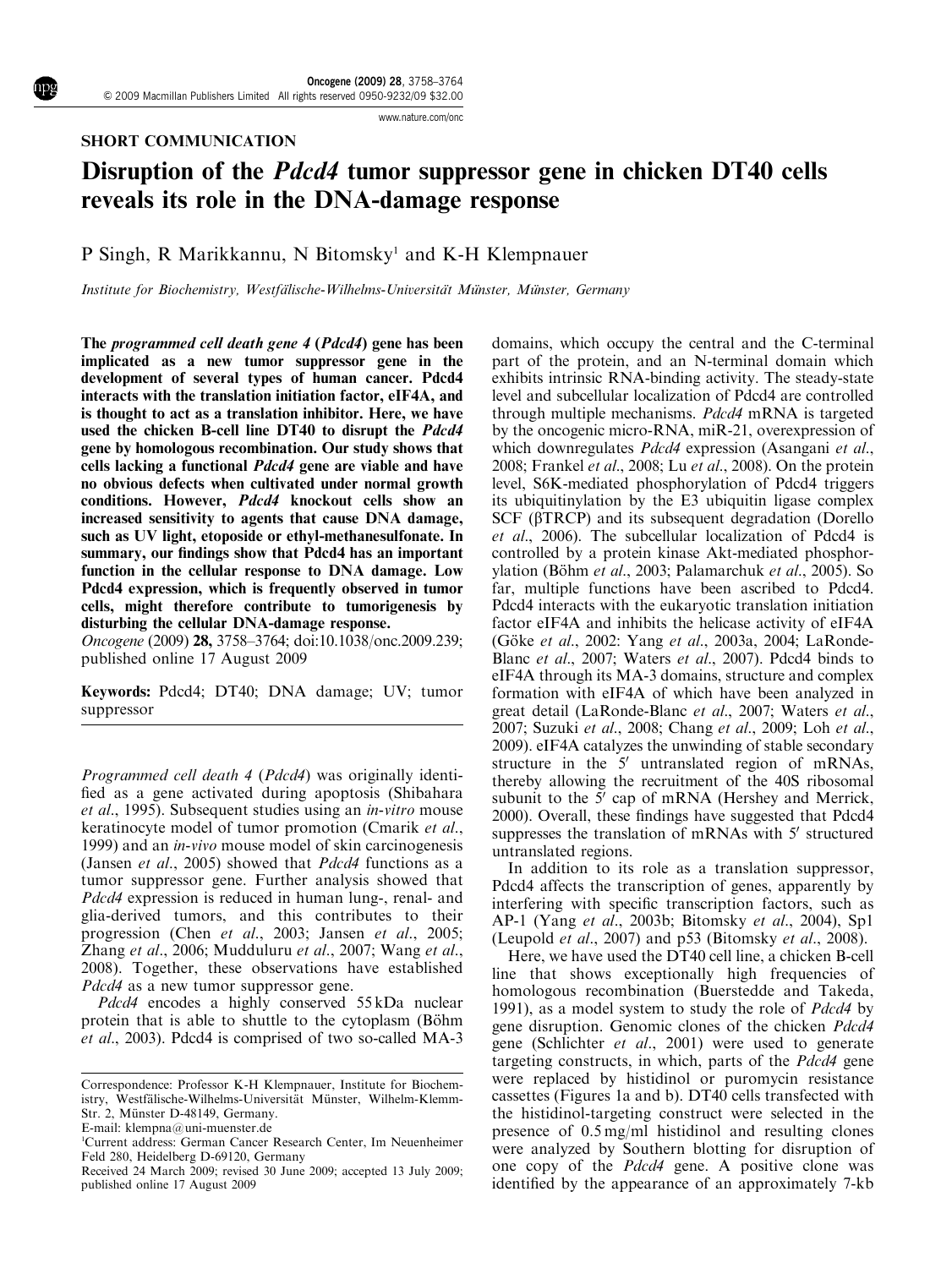

Figure 1 Generation of Pdcd4 knockout cells. (a, b) Schematic representation of the Pdcd4 locus (top) and targeting constructs (bottom) containing histidinol (his) and puromycin (puro) resistance cassettes. The targeting vectors were generated by first cloning a 2.7-kb SacI/BamHI fragment containing exons 3 and 4 as well as intron sequences for Pdcd4, and a BamHI/XhoI fragment with a histidinol or puromycin resistance cassette containing the chicken  $\beta$ -actin promoter and the puromycin or histidinol resistance gene (Bezzubova et al., 1997) between the SacI and XhoI sites of pbluescript. Subsequently, a fragment from the 3' part of the gene was inserted between the XhoI and KpnI sites of the plasmid. In case of the histidinol construct, a 0.6-kb fragment amplified by PCR from the last exon of the gene was used. In case of the puromycin-targeting construct a 2.2-kb fragment containing exons 8–10 and intervening sequences was inserted. Exons of *Pdcd4* are indicated by black boxes. Relevant ApaI (A), BamHI (Ba), KpnI (Kp), SacI (S) and XhoI (Xh) restriction sites are shown. (c) Southern blot hybridization of ApaI-digested DNA of wild type (lane 1), heterozygous mutant (lane 4) and two homozygous mutant (lanes 2 and 3) clones using a 1.6-kb fragment from the  $5^i$  side of the Pdcd4 gene (indicated by a black bar in **a** and **b**) as probe. (**d**) mRNA from wild-type DT40 cells  $(+/+)$ , lane 1), heterozygous mutant clone  $(+/-)$ lane 2) and two clones of homozygous mutant cells  $(-/-)$ , lanes 3 and 4) were analyzed by northern blotting with probes specific for  $Pdcd4$  (top) and ribosomal protein S17 mRNAs (bottom). (e) Whole-cell lysates of <sup>35</sup>S-methionine labelled wild type  $(+)$ , lane 1), heterozygous mutant  $(+/-)$ , lane 2) and two clones of homozygous mutant DT40 cells  $(-/-)$ , lanes 3 and 4) were immunoprecipitated using antiserum against chicken Pdcd4, followed by SDS–PAGE and autoradiography. The Pdcd4 protein is marked by an arrow.

new ApaI restriction fragment (Figure 1c). This clone was then transfected with the puromycin-targeting construct and selected in the presence of  $1 \mu g/ml$ puromycin. Doubly resistant clones were then analyzed by Southern blotting to identify cells in which both copies of Pdcd4 had been disrupted. Targeting of the second copy of the *Pdcd4* gene led to the disappearance of the 13-kb parental ApaI fragment and the appearance of a new 8.3-kb ApaI fragment. The Southern blot shown in Figure 1c illustrates the successful targeting of both copies of the *Pdcd4* gene.

To confirm the absence of Pdcd4 mRNA and protein in the knockout cells we analyzed wild-type  $(+/+)$ ,

single  $(+/-)$  and two clones of double  $(-/-)$  knockout cells by northern blotting and immunoprecipitation. As shown in Figure 1d, Pdcd4 mRNA was expressed at reduced levels in  $(+/-)$  cells and was undetectable in the  $(-/-)$  cells. Using an antiserum raised against bacterially expressed chicken Pdcd4, the endogenous protein was immunoprecipitated as an approximately 55 000-Mr polypeptide that was no longer detected in the  $(-/-)$  cells (Figure 1e). These data confirm that we have successfully disrupted both copies of *Pdcd4* by homologous recombination.

The finding that *Pdcd4* knockout cells are viable showed that *Pdcd4* is not essential for DT40 cells. DT40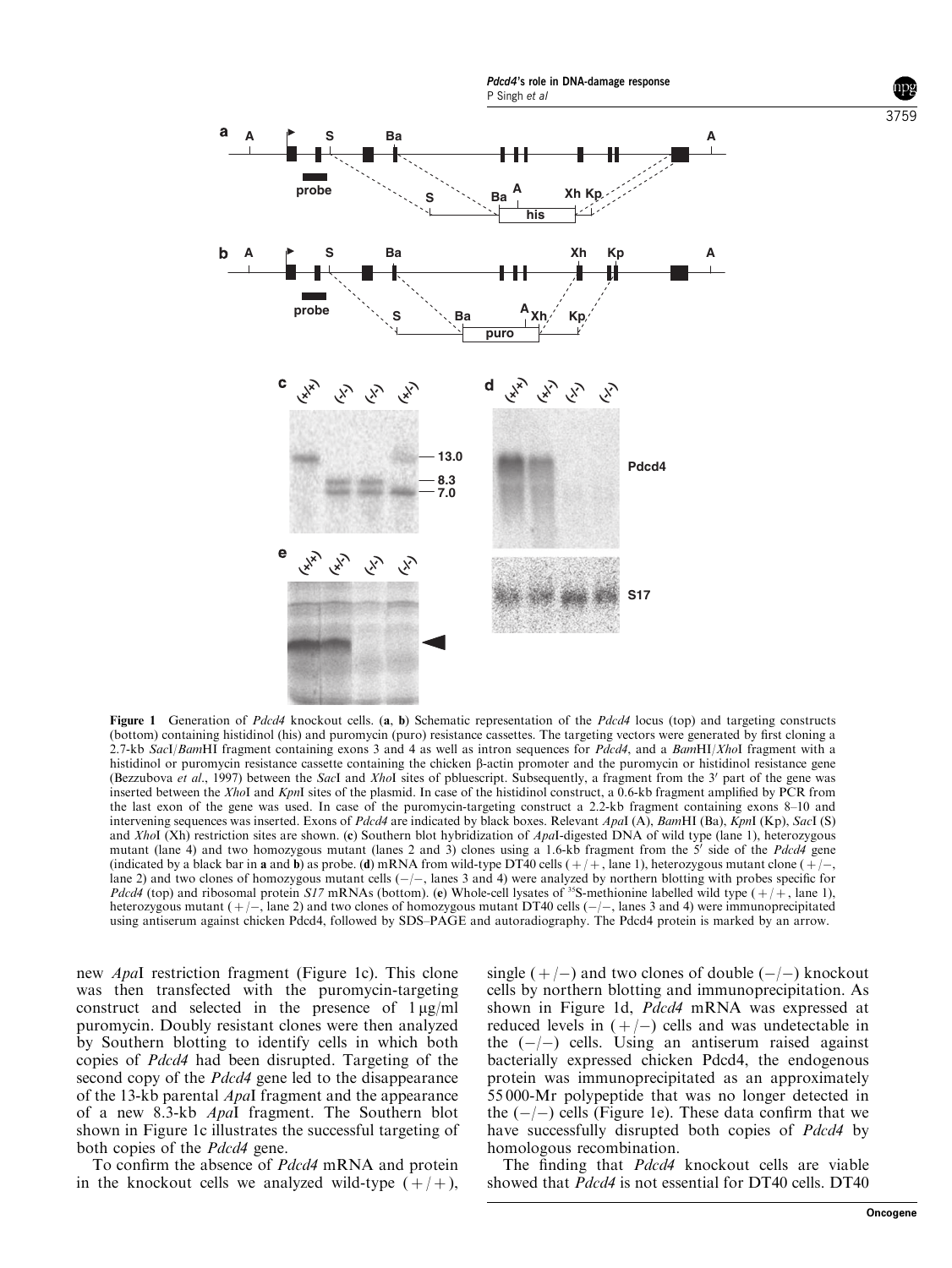$(+/+)$ ,  $(+/-)$  and  $(-/-)$  cells grew with indistinguishable doubling times of approximately 12 h (Figure 2a), indicating that the loss of Pdcd4 had no effect on the overall proliferation rate of the cells. We also determined the cell-cycle distribution of the  $(+/+)$ ,  $( +/- )$  and  $(-/- )$  cell populations using flow cytometry and found that the fractions of the cells residing in different cell-cycle phases were similar for each cell population (Figure 2b). Thus, the loss of Pdcd4 did not result in proliferation defects or distortions of the cell cycle.

As we had previously observed that the knock down of Pdcd4 in a human cell line alters the response of the cells to UV irradiation (Bitomsky et al., 2008), we were interested to investigate the effect of UV light on the DT40 Pdcd4  $(+/+)$  and  $(-/-)$  cells. We used two different assays to measure cell viability after exposure to UV light. Figure 3a illustrates the results of a softagar colony formation assay using DT40 wild-type cells



Figure 2 Growth characteristics of DT40 Pdcd4  $(+/+)$ ,  $(+/-)$ and  $(-/-)$  cells. (a) Wild-type DT40 (circles), *Pdcd4* single knockout (triangles) and two clones of Pdcd4 double knockout (squares and crosses) cells were seeded in growth medium at a concentration of approximately  $10<sup>6</sup>$  cells/ml and their growth was followed over several days. The number of viable cells was determined at the indicated time points and the cumulative cell number was plotted on a logarithmic scale against the time in culture. (b) Cell-cycle distribution of wild-type DT40 (hatched bars), Pdcd4 single knockout (stippled bars) and two clones of Pdcd4 double knockout (black and white bars) cells. Cells were stained with propidium iodide and analyzed by flow cytometry. The bars show the average percentage of cells of the total population that are in the indicated cell-cycle phases. Error bars are shown as thin lines.

**Oncogene**

as well as two different clones of  $Pdcd4$  (-/-) cells. The cells were irradiated with different doses of UV light, plated in semisolid medium and colonies were counted after several days. Pdcd4-deficient cells showed a much stronger decrease of the clonogenic potential than wildtype cells in response to UV irradiation. As a short-term assay of the proliferative capacity, we measured the ability of the cells to synthesize DNA. DT40 wild-type and  $Pdcd4$  (-/-) cells were subjected to different doses of UV irradiation, cultivated for 24 h and then labelled for one hour with <sup>3</sup>H-thymidine (Figure 3b). Analysis of the amount of radioactivity incorporated into DNA showed that the proliferative activity of the irradiated cells decreased strongly as the UV dose was increased. Consistent with the colony forming assay,  $Pdcd4$  (-/-) cells were much more sensitive to UV irradiation than wild-type cells. To exclude the possibility that the increased UV sensitivity of the Pdcd4 knockout cells was due to clonal variation we re-expressed a hemagglutinin-tagged version of chicken  $Pd\bar{c}d4$  in the knockout cells. The analysis of the resulting cells by <sup>3</sup>Hthymidine incorporation and colony formation showed that the Pdcd4 re-expressing cells were again more resistant to UV irradiation than the knockout cells (Figures 3c–e). This confirmed that the loss of Pdcd4 expression was responsible for the increased sensitivity of the knockout cells.

To investigate whether *Pdcd4*  $(-/-)$  cells were also more sensitive than wild-type cells to other DNAdamaging agents, we compared the viability of *Pdcd4*  $(+/-)$  and  $(-/-)$  cells after treatment with a topoisomerase inhibitor, etoposide, or an alkylating reagent, ethyl-methanesulfonate. As shown in Figure 4, Pdcd4 deficient cells were more sensitive to both DNAdamaging agents than wild-type cells. Moreover, re-expression of Pdcd4 in the knockout cells again decreased their sensitivity towards EMS- or etoposideinduced damage, indicating that the observed differences were not due to clonal variation. Taken together, these experiments establish that the Pdcd4 knockout cells show increased sensitivity towards different DNA-damaging agents and provide strong evidence that Pdcd4 is involved in the cellular response to genotoxic stress.

Using siRNA-mediated knock down of *Pdcd4* in HeLa cells, we have recently observed that cells with decreased Pdcd4 expression show increased survival after UV irradiation compared with control cells (Bitomsky et al., 2008). We also found that Pdcd4 knockdown was accompanied by increased expression of the p53-regulated gene  $p21$  (*Waf1*/*Cip1*), suggesting that Pdcd4 exerts inhibitory effects on p53. Furthermore, we showed that these inhibitory effects were due to the inhibition of p300-mediated acetylation of p53 by Pdcd4 (Bitomsky et al., 2008). The upregulation of  $p21$ (Waf1/Cip1) after Pdcd4 knockdown suppressed apoptosis and facilitated the survival of the cells after UV irradiation, consistent with the anti-apoptotic role of  $p21$  (Waf1/Cip1) (Gorospe et al., 1997; Seoane et al., 2002). Surprisingly, as we have shown here, the loss of Pdcd4 in DT40 cells had the opposite effect on the survival of the cells after UV-induced DNA damage. As

 $3760$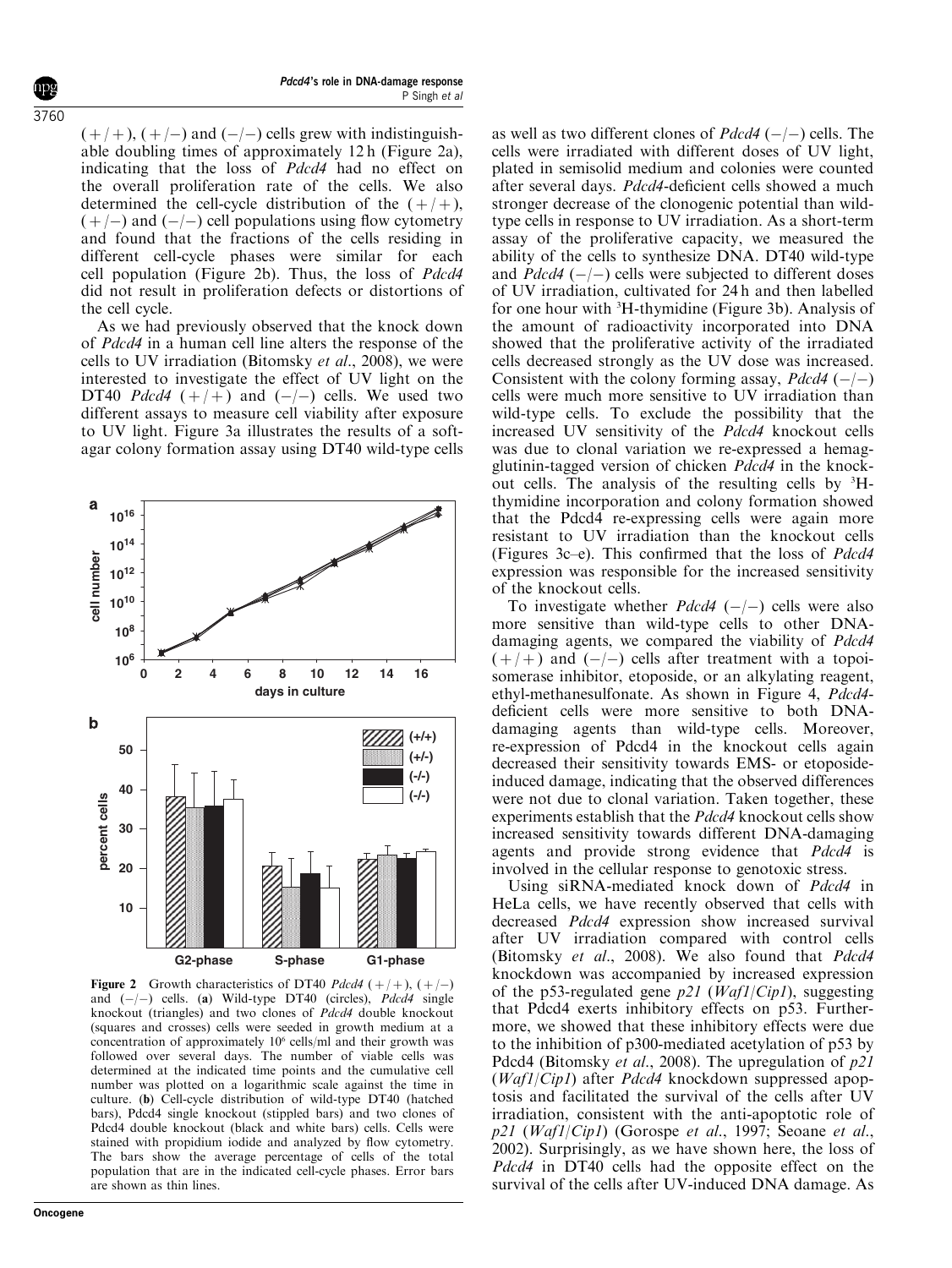Pdcd4's role in DNA-damage response P Singh et al



Figure 3 Response of Pdcd4  $(+/+)$  and  $(-/-)$  cells to UV irradiation. (a) DT40 wild-type cells (black circles) and two different clones of Pdcd4 knockout cells (triangles and crosses) were subjected to different doses of UV irradiation and plated in soft agar. Colonies were counted after 7 days. Colony numbers (relative to non-irradiated controls) are plotted against the UV dose. Error bars are shown as thin lines. (b) Equal numbers of  $Pdcd4$  ( $+$ ) and ( $-$ ) cells were subjected to the indicated doses of UV irradiation. The proliferative activity was analyzed after 24h by labelling the cells for 1 h with <sup>3</sup>H-thymidine and measuring the incorporation of radioactivity into trichloracetic acid (TCA)-precipitable material. The columns show the proliferative activity of irradiated cells relative to non-irradiated controls. Pdcd4  $(+/+)$  and  $(-/-)$  cells are represented by white and black columns, respectively. (c) Western blot analysis of total cell extracts of DT40  $(+)+$  (lane 1) and  $(-/-)$  (lane 2) cells and the same clone of DT40  $(-/-)$  cells after stable transfection with an expression vector for hemagglutinin (HA)-tagged chicken Pdcd4 (lane 3). Blots were stained using antisera against human Pdcd4 (Rockland, Gilbertsville, PA, USA) and  $\beta$ -actin (Sigma, Munich, Germany). The small size difference between endogenous and exogenous Pdcd4 is due to the presence of the HA tag. (d)  $DT40$  ( $-/-$ ) (black columns) and ( $-/-$ ) cells re-expressing Pdcd4 (hatched columns), were irradiated with different doses of UV light. The proliferative activity of the cells was analyzed as described in (b). (e) DT40  $(-/-)$  (black columns) and  $(-/-)$  cells re-expressing Pdcd4 (hatched columns) were irradiated with a single dose of UV light  $(5 \text{ J/m}^2)$  or left untreated. Cells were plated in soft agar and colonies were counted as described in (a).

DT40 cells do not express p53 (Takao *et al.*, 1999), we considered the possibility that the p53 expression status of a cell might have a major impact on its response to DNA damage after Pdcd4 knockdown. To test this idea, we compared the effect of Pdcd4 downregulation in HCT116 p53 wild-type and p53-deficient cells. Figure 5a shows that transfection with *Pdcd4*-specific siRNA

caused a comparable knockdown of Pdcd4 in both cell lines. Control siRNA- or Pdcd4 siRNA-treated cells were then UV irradiated and plated in tissue culture dishes to determine their ability to form colonies. Consistent with our previous study (Bitomsky et al., 2008), p53-expressing cells formed more colonies after knockdown of Pdcd4 (Figure 5b, left panels). By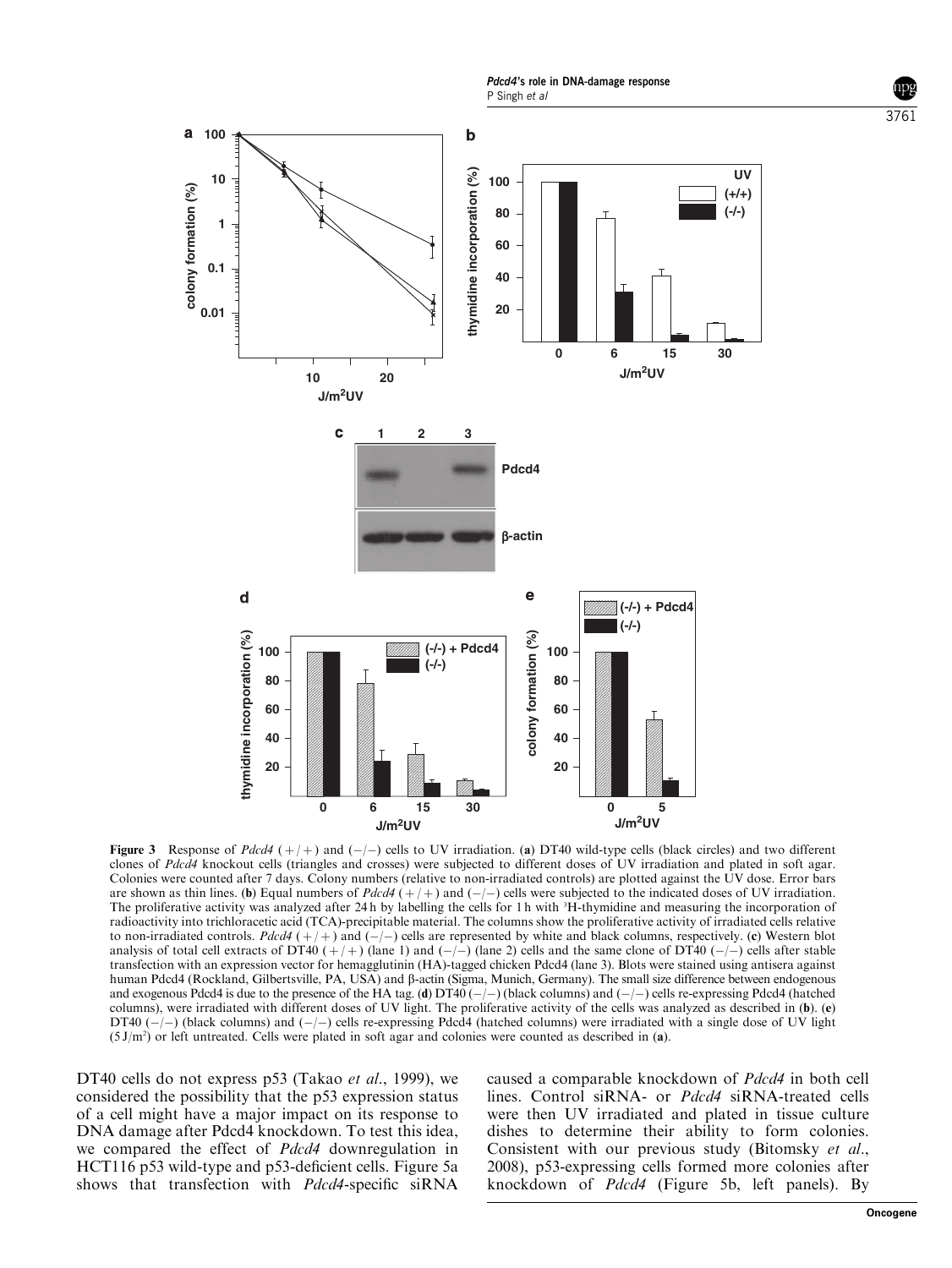Pdcd4's role in DNA-damage response P Singh et al

3762



**Figure 4** Response of Pdcd4  $(+/+)$  and  $(-/-)$  cells to etoposide and EMS. Equal numbers of Pdcd4  $(+/+)$  and  $(-/-)$  cells were grown for 2 days in the presence of the indicated concentrations of (a) etoposide or (b) ethyl-methanesulfonate (EMS). The proliferative activity of the cells was determined by measuring the incorporation of <sup>3</sup>H-thymidine into trichloracetic acid (TCA) precipitable material as described in 3b. The left panels in (a) and (b) shows a comparison of  $Pdcd4$  ( $+$ ) +, white bars) and ( $-$ ) +, black bars) cells, and the right panels show comparisons between  $Pdcd4$  ( $-/-$ , black bars) cells and the same clone re-expressing Pdcd4 (hatched bars).

contrast, the response of the p53-deficient cells was reversed, that is, knock down of Pdcd4 diminished their ability to survive and to form colonies (Figure 5b, right panels). This is consistent with the behaviour of the DT40 Pdcd4-deficient cells and strongly supports the idea that the p53 status has a major influence on the cellular DNA-damage response after a decrease in Pdcd4 expression. In p53-positive cells, downregulation of Pdcd4 increases p53 activity leading to an increased  $p21$  (*Waf1*/*Cip1*) expression and increased survival after UV irradiation, as shown before (Bitomsky *et al.*, 2008). In the absence of p53, as exemplified here by the DT40 and HCT116 p53-deficient cells, the downregulation of Pdcd4 exerts opposite effects on the survival of cells after UV-induced DNA damage. Our study, therefore, suggests that in addition to modulating p53 activity, Pdcd4 also affects the cellular response to DNA damage in a p53-independent manner.

Previous studies have shed light on the mechanism by which *Pdcd4* suppresses tumorigenesis. Several reports have suggested that decreased Pdcd4 expression, which

(Wang et al., 2008). In addition, overexpression of Pdcd4 inhibits the expression of the urokinase-type plasminogen activator receptor, a cell surface protein that mediates the degradation of extracellular matrix components, and promotes tumor cells invasion and metastasis (Leupold et al., 2007). Our data highlight a new aspect of Pdcd4 that is likely to be relevant for its role in tumor development. Our study suggests that the downregulation or absence of Pdcd4 disturbs the cellular DNA-damage response, which might affect genomic stability and cause mutations in other genes. The exact mechanism by which Pdcd4 acts at the molecular level to allow cells to cope with genotoxic stress remains to be elucidated. A likely possibility is that Pdcd4 is involved

is frequently observed in cancer cells, increases the invasive properties of tumor cells. An overexpression of Pdcd4 in a metastatic colon carcinoma cell line suppressed the invasiveness of the cells in a migration assay (Yang et al., 2006). Conversely, shRNA-mediated knockdown of Pdcd4 expression in a non-invasive colon carcinoma cell line promoted invasive growth of the cells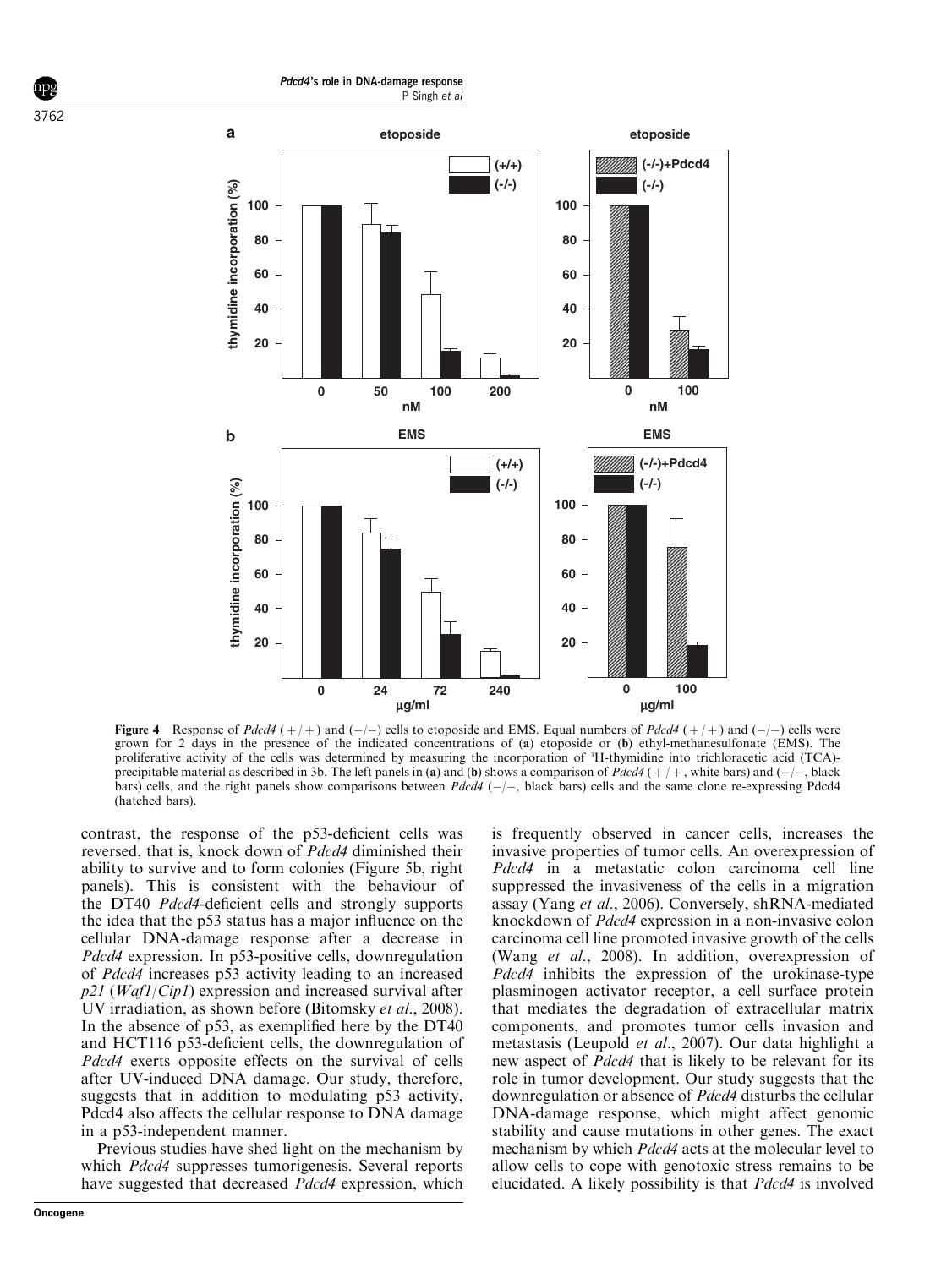

Figure 5 Knock down of Pdcd4 in HCT116 p53 wild-type and p53-deficient cells. (a) HCT116 p53  $(+/+)$  and  $(-/-)$  cells were treated with control siRNA or Pdcd4-specific siRNA followed by western blotting to monitor the Pdcd4 expression levels. The Pdcd4 specific siRNA was directed against the sequence 5'-GCATGGAGATACTAATGAA-3' of human Pdcd4; the control siRNA was directed against the sequence 5'-AAACATGCAGAAAATGCTG-3' of the Renilla luciferase gene. The rightmost panel shows a western blot of untransfected cells using antibodies against p53. Antibodies against  $\beta$ -actin were used in all panels as loading control. (b) HCT116 p53 ( $+$  +) and (- $-$ ) cells were treated with control siRNA or siRNA specific for human Pdcd4. Equal numbers of viable cells were plated and UV irradiated (approximately 200 J/m<sup>2</sup>) or left untreated. Cells were cultivated until colonies were visible, fixed and stained with crystal violet.

in the transcription or the translation of genes which themselves are involved in DNA-damage response.

### Conflict of interest

The authors declare no conflict of interest.

#### References

- Asangani IA, Rasheed SA, Nikolova DA, Leupold JH, Colburn NH, Post S et al. (2008). MicroRNA-21 (miR-21) post-transcriptionally downregulates tumor suppressor Pdcd4 and stimulates invasion, intravasation and metastasis in colorectal cancer. Oncogene 27: 2128–2136.
- Bezzubova O, Silbergleit A, Yamaguchi-Iwai Y, Takeda S, Buerstedde JM. (1997). Reduced X-ray resistance and homologous recombination frequencies in a  $RAD54-/-$  mutant of the chicken DT40 cell line. Cell 89: 185-193.
- Bitomsky N, Böhm M, Klempnauer K-H. (2004). Transformation suppressor protein Pdcd4 interferes with JNK-mediated phosphorylation of c-Jun and recruitment of the coactivator p300 by c-Jun. Oncogene 23: 7484–7493.
- Bitomsky N, Wethkamp N, Marikkannu R, Klempnauer K-H. (2008). siRNA-mediated knock-down of Pdcd4 expression causes

#### Acknowledgements

We thank B Berkenfeld for excellent technical assistance. This study was supported by grants from the Deutsche Krebshilfe (10-1716) and the Wilhelm-Sander-Stiftung (2004.088.1). PS and RM were supported by fellowships from the Graduate School of Chemistry (GSC-MS) at the University of Münster.

up-regulation of p21(Waf1/Cip1) expression. Oncogene 27: 4820–4829.

- Böhm M, Sawicka K, Siebrasse JP, Brehmer-Fastnacht A, Peters R, Klempnauer K-H. (2003). The transformation suppressor protein Pdcd4 shuttles between nucleus and cytoplasm and binds RNA. Oncogene 22: 4905–4910.
- Buerstedde JM, Takeda S. (1991). Increased ratio of targeted to random integration after transfection of chicken B cell lines. Cell 67: 179–188.
- Chang JH, Cho YH, Sohn SY, Choi JM, Kim A, Kim YC et al. (2009). Cyrstal structure of the eIF4A–PDCD4 complex. Proc Natl Acad Sci USA 106: 3148–3153.
- Chen Y, Knosel T, Kristiansen G, Pietas A, Garber ME, Matsuhashi S et al. (2003). Loss of PDCD4 expression in human lung cancer correlates with tumour progression and prognosis. *J Pathol* 200: 640–646.

3763